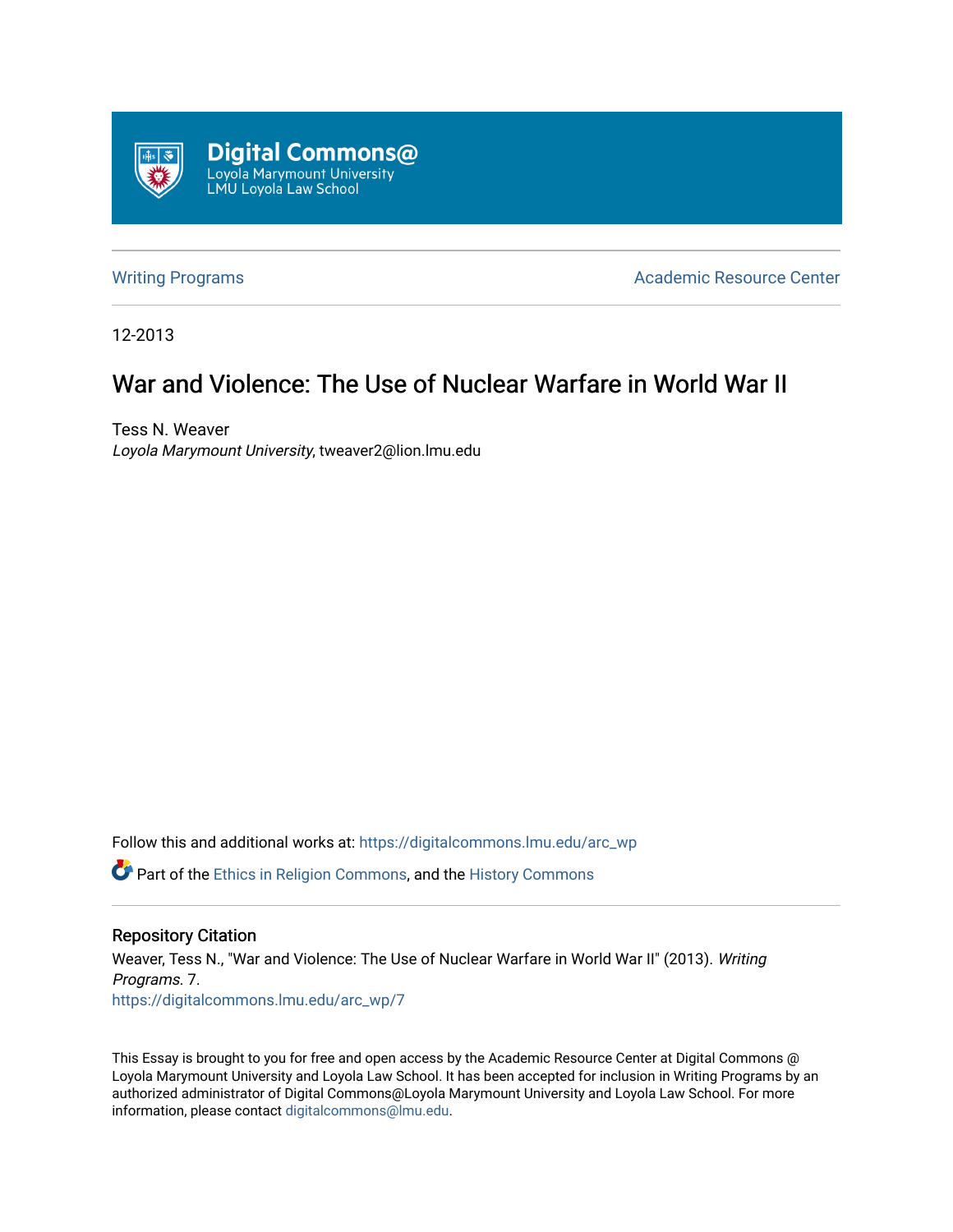War and Violence:

The Use of Nuclear Warfare in World War II

by

Tess N. Weaver

An essay written as part of the Writing Programs

Academic Resource Center

Loyola Marymount University

November 25, 2013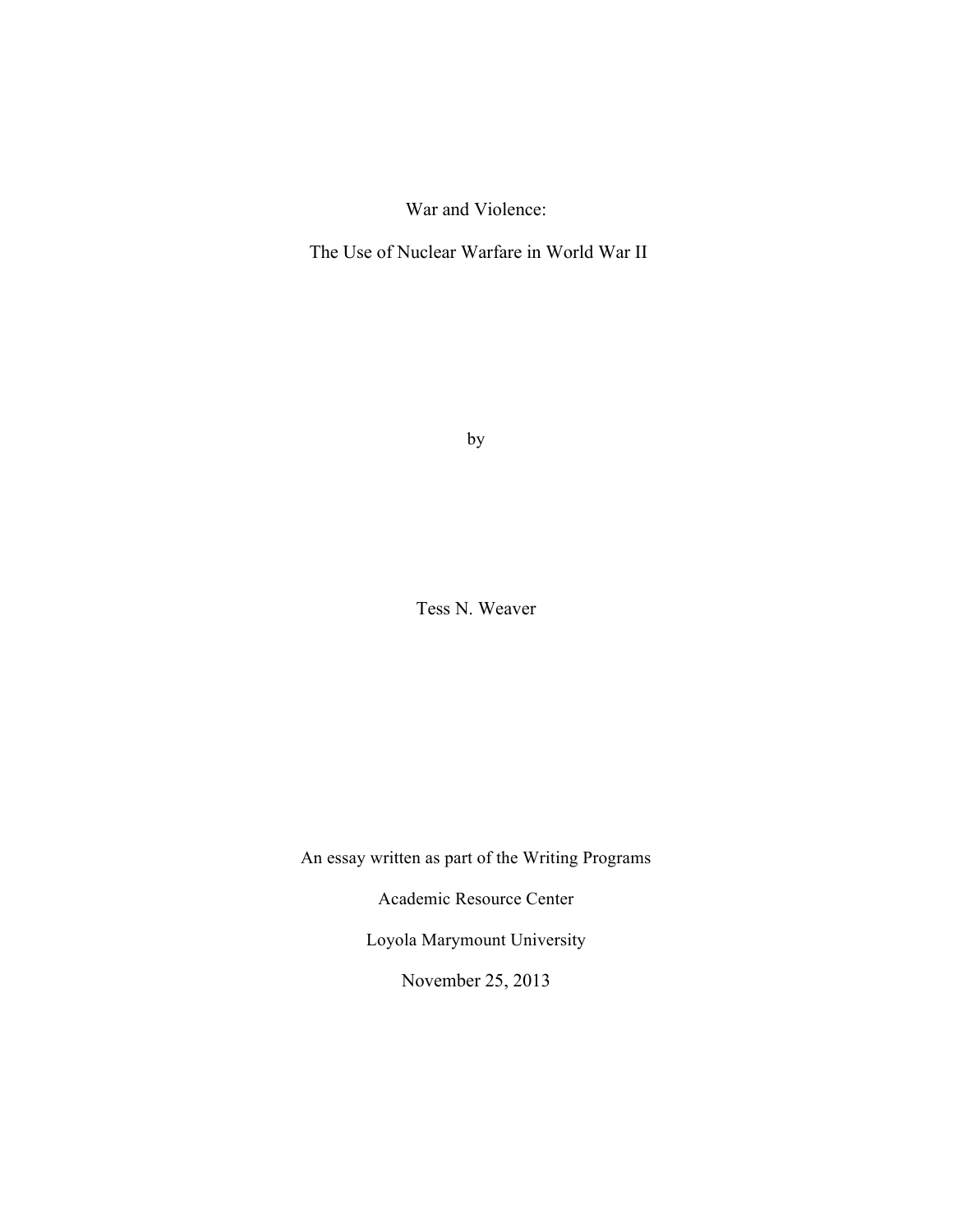August 6 and 9, 1945 are two linked dates that will forever live in infamy. These are the dates of the first and only use of nuclear bombs by the United States toward the Japanese. These events were so impactful that all debates on the topic of nuclear warfare to this day derive from these two occasions. Nuclear weapons cannot be discussed without the consideration of how impactful the bombings were on not only Hiroshima and Nagasaki, but also the world. Such an inescapable topic is important to analyze ethically and morally.

The United States was drawn into World War II on December 7, 1941. A surprise Japanese attack on Pearl Harbor sunk eight battle ships, destroyed 350 aircrafts, and claimed the lives of over 2,400 Americans. The following day, Franklin D Roosevelt declared war against the Japanese Empire. The subsequent war in the Pacific theater claimed the lives of over 100,000 American soldiers and an even greater number of Japanese lives.

In 1945, Harry Truman took office just in time to witness the surrender of Germany. Although Germany had just surrendered, Truman still faced a great challenge: waging war against Japan. The death toll was rising and public morale was quickly waning. To make matters worse, the possibility of America participating in a land invasion of Japan was guaranteed to be a long and drawn out battle. The Japanese had a strong defensive position and would fight to the very last man. According to Harry Truman's memoirs, estimates suggest that over one million people would die in such a land invasion.

Upon swearing in, Truman learned of the Manhattan Project and was desperately seeking a solution. The project had begun in 1942 when a German scientist was found performing a science experiment in which he was splitting uranium atoms. Over the next three years America had managed to weaponize this discovery into a bomb of unknown destruction. Truman and his inner cabinet came to the conclusion that this bomb could be used to intimidate Japan into an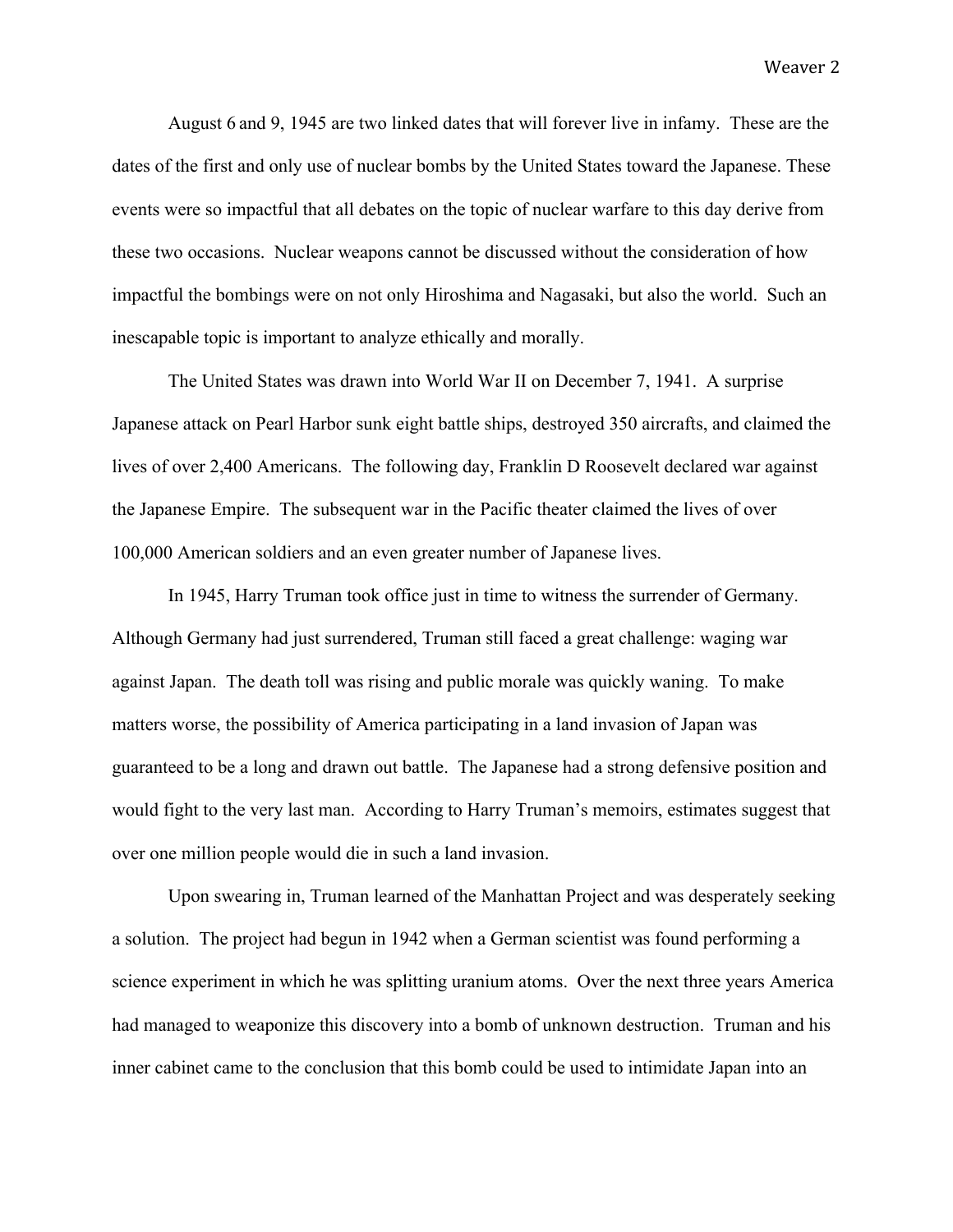expedited surrender. This option could result in the protection of numerous lives and prevent Japan from being torn apart.

On August 6, 1945, the first bomb was dropped on Hiroshima, instantly killing 80,000 people. Three days later, the second bomb was dropped on Nagasaki, promptly killing 70,000. On August 15, 1945, the Japanese Empire announced their surrender. However, the effects did not end there. Spanning the next year, over 150,000 Japanese citizens died from complications relating to the nuclear bomb.

Such a drastic measure to end the war has created an ongoing controversy among ethicists, theologians, and policy makers alike. Even the Catholic Church is divided amongst itself. The Church uses a set of standards entitled the Just War Tradition to analyze the legitimacy of violent acts and acts of war. By definition, the Just War Tradition is "a doctrine of military ethics of Roman philosophical and Catholic origin, studied by moral theologians, ethicists, and international policy makers. It states that a conflict ought to meet philosophical, religious, or political criteria" ("What is a Just War?"). The Just War Tradition states that although war is intrinsically wrong and can never be good, sometimes, military action is crucial to promote peace. There are two categories of the formal Just War Theory: jus ad bellum, and jus in bello.

The criteria in jus ad bellum are to be implemented before the war has commenced. First, the war must possess a just cause. The protection of innocent lives and the restoration of social order from political chaos are examples of a legitimate reason to commence a war. Second, war must be declared by a legitimate and lawful authority. Illegitimate governments are not authorized to commence a war. Third, the intentions of war must be to restore social order or the promotion of other similarly just causes. Fourth, war must be a last resort. All diplomatic and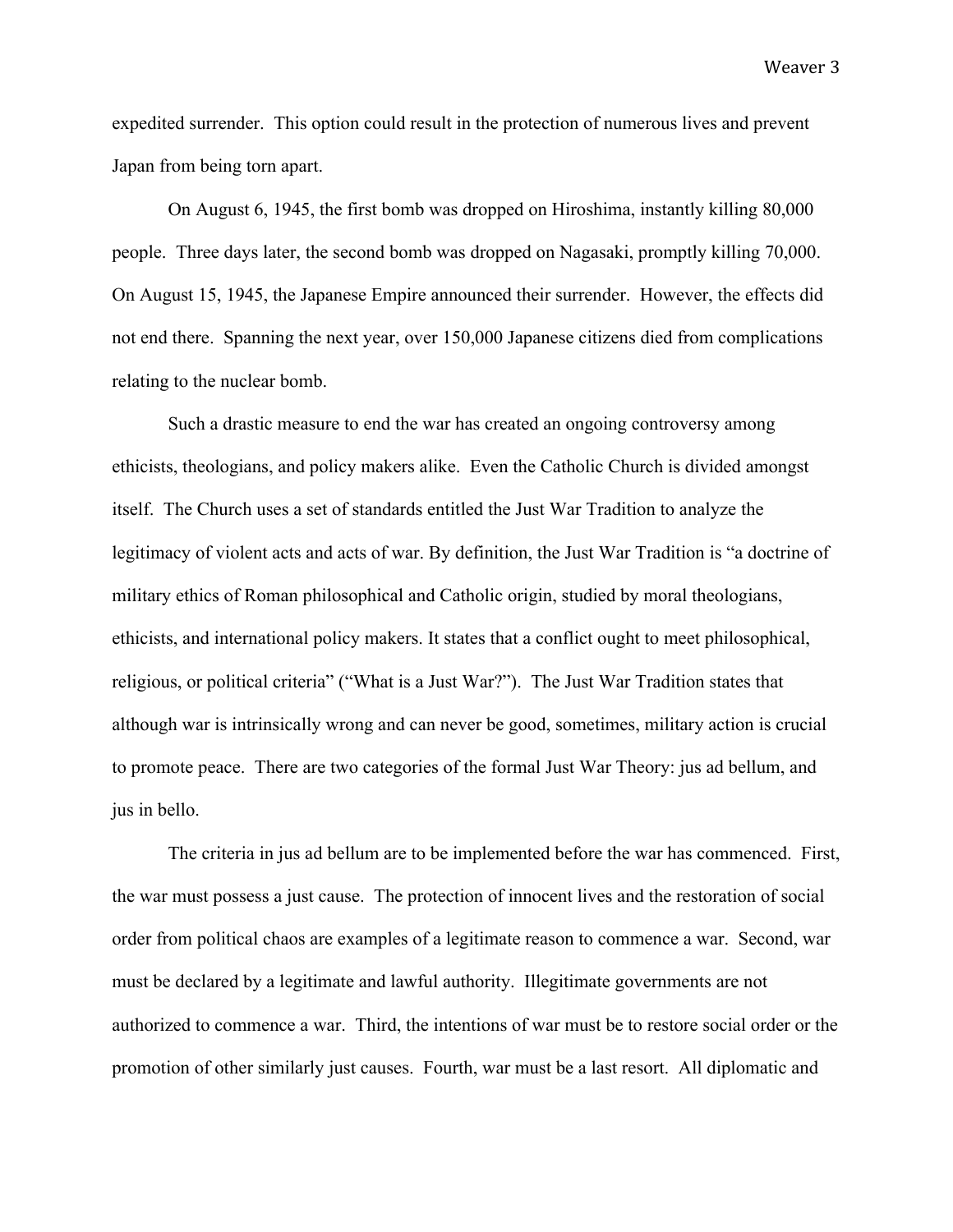political efforts to resolve conflict must be drained before a war is commenced. If it is possible for an issue to be resolved without the implementation of war, then war will be rendered inapplicable. Fifth, there must be proportionality in the war. There are copious evils and perils that accompany a war. The potential good must outweigh the bad of the destruction, economic, and personal effects on those affected by the war. Finally, the party going to war must have a reasonable chance of success in the war. If there is strong doubt or uncertainty about the party's ability to prevail, then war should not be implemented.

Jus in bello is the criterion for moral conduct to be implemented once an issue has met all of the criteria of jus ad bellum and has become a war. There are two criteria for jus in bello. First, the army at war must differentiate between the enemy and civilians. It is indispensible for civilians to be protected and for limited harm to be done. Civilians cannot be purposefully targeted for any reason. In the criterion of proportionality, the positive outcome of any military action must exceed any negative aftermath.

Saint Thomas Aquinas further advanced the Christian doctrine of the Just War Tradition. He aided in the modern understanding and interpretation of war through his insights. He asserted three conditions. War must be declared by a sovereign, have a just cause, and a right intention. While the first and the last condition have already been examined, Aquinas contributed the notion of just cause. He believed that those being attacked should be deserving of the sanction of war. This notion ensures that the party being attacked is unequivocally guilty before violent actions take effect.

After reading these basic guidelines of the Just War Tradition, it is clearly noted that the issue at hand is not black and white. There are many contrasting interpretations of the use of nuclear warfare in World War II. One article that strongly embodies the beliefs of many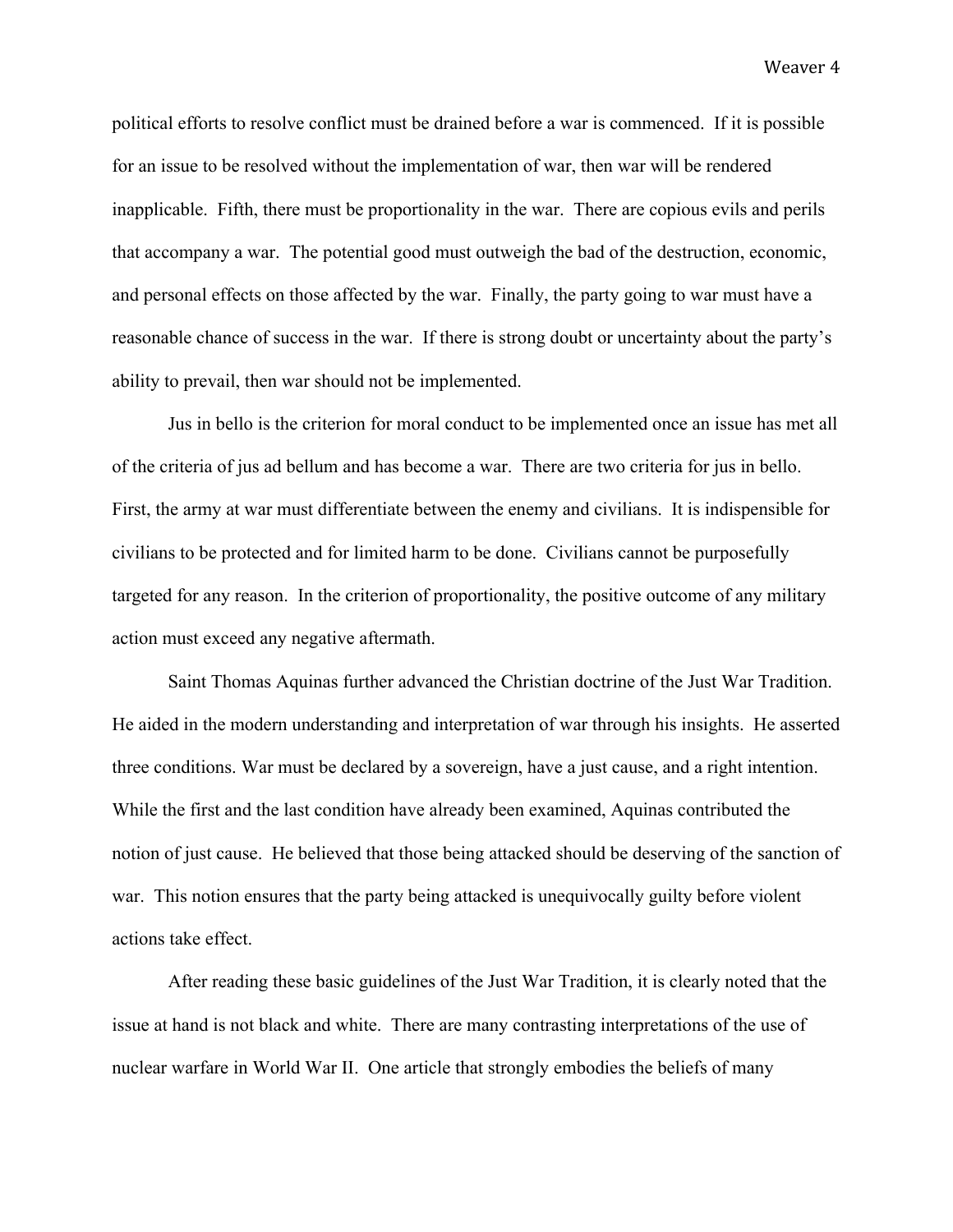Catholics who find the bombing of Japan unjust is entitled "Mr. Truman's Degree." This article was written by G.E.M. Anscombe, a Catholic philosophy professor at the University of Cambridge.

Anscombe's first argument against Truman's actions contends that he did not pursue diplomatic actions of peacekeeping to the fullest extent. Anscombe wrote, "But what were the conditions? The unlimited objective, the fixation on unconditional surrender. The disregard of the fact that the Japanese were desirous of negotiating peace" (3). By saying this, the author suggests that Truman wanted to use this weapon to prove a point, and not because it was necessary. The Just War Theory clearly states that violent acts should only be used as a last resort, and many Catholics believe that demanding unconditional surrender was a failure to seek out all diplomatic options. Anscombe continues her scrutiny by attacking Truman's failure to give the Japanese an ultimatum before dropping the second bomb. Anscombe believes that if Truman had found a solution without dropping the second bomb, 140,000 lives could have been saved.

Another strong argument by Catholics is that the attacks purposefully targeted civilians. This completely goes against the Just War Tradition's requirements of only targeting combatants. Anscombe goes as far to say, "to choose to kill the innocent as a means to their ends is always murder" (2). This means that the end did not justify the means because innocent people were purposefully killed.

Anscombe takes a universal approach to this issue of the use of nuclear warfare. Her beliefs are more deontologically rooted because she is guided by her moral duty and obligation to do the right thing. She is concerned with following rules and guidelines, and does not condone the death of innocent people for a war. She argues that choosing to kill the innocent is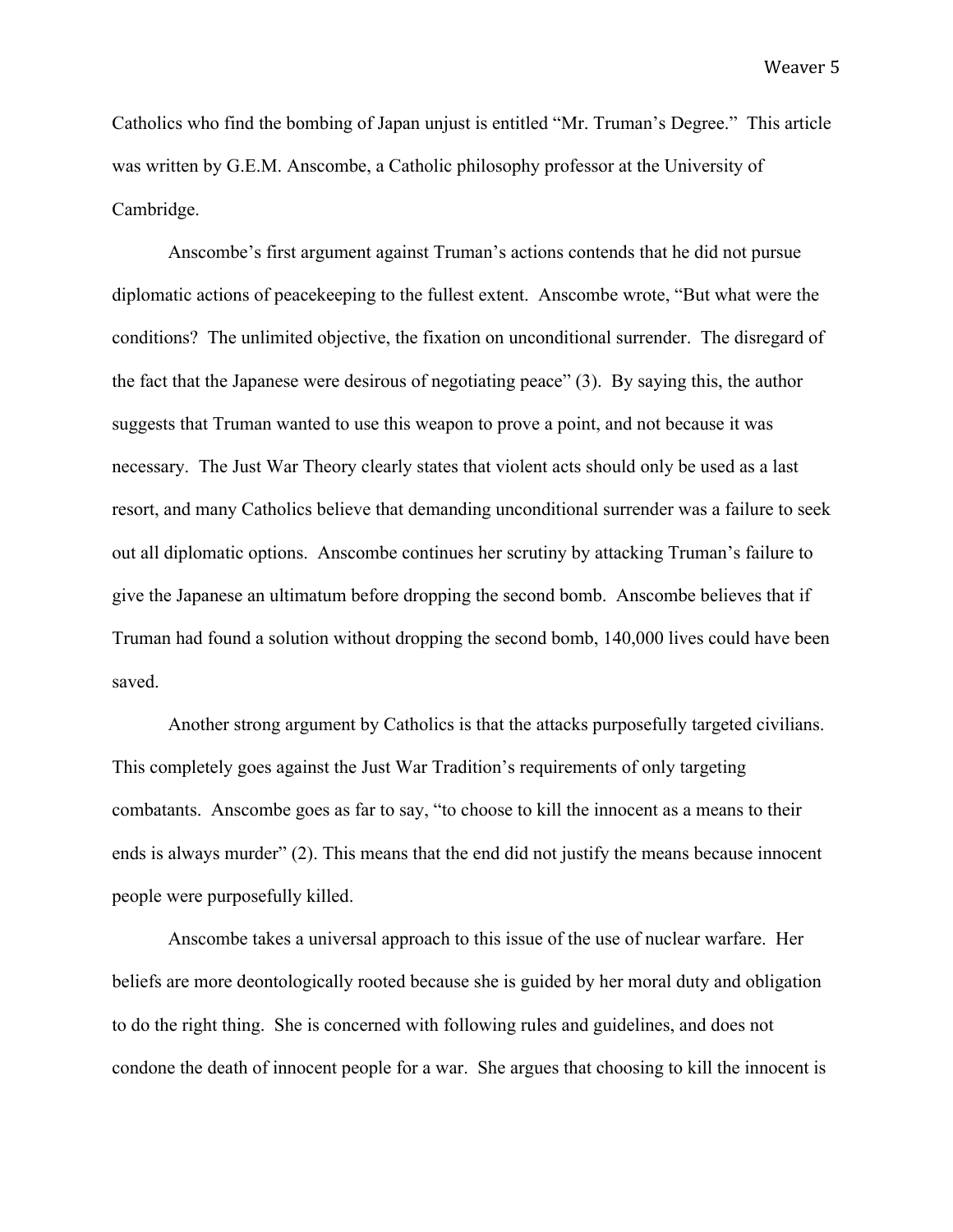murder, which goes against God's commandments. She prefers to adhere to God's Divine Command and exactly follow the rules that He has given us. She would rather face the unknown outcomes of a land invasion than use nuclear bombs to put a quick end to the war.

An additional attitude historically used by Christians and Anscombe with regard to the issues of war and violence is pacifism. Pacifism is the theological position that states that we, as Christians, must model our lives after Jesus. To use any form of violence is to go against what Jesus taught us through his own actions. In the practice of pacifism, parties must implement alternative methods of resolving conflicts. Any actions taken must be to promote justice. During the era of the first to the third centuries, most Christians were identified as pacifists.

Two different types of pacifism are applicable in modern times. In Witness Pacifism, we use the account of Jesus's death and resurrection as a witness to the world that He is able to redeem our evil and injustice through His suffering. The second form of pacifism is termed Pragmatic Pacifism. Non-violence and civil disobedience is practiced in Pragmatic Pacifism. Historically, a group that demonstrated Pragmatic Pacifism with success was Dr. Martin Luther King Jr. and his followers during the Civil Rights Movement. Although Anscombe knows this type of pacifism would have been unable to solve all of the conflict in Japan during World War II, her writings indicate that pacifism is a key part of her moral compass.

Standing on the other side of the issue is Fr. Wilson D. Miscamble, C.S.C., a history professor at the University of Notre Dame. In his book, *The Most Controversial Decision: Truman, the Atomic Bombs, and the Defeat of Japan,* he analyzes Truman's decision to use the atomic bombs against Japan. Unlike Anscombe, who attempts to disrepute Truman's choices, Miscamble defends Truman. The main difference between Miscamble's views and Anscombe's is that unlike Anscombe he believes the end does justify the means.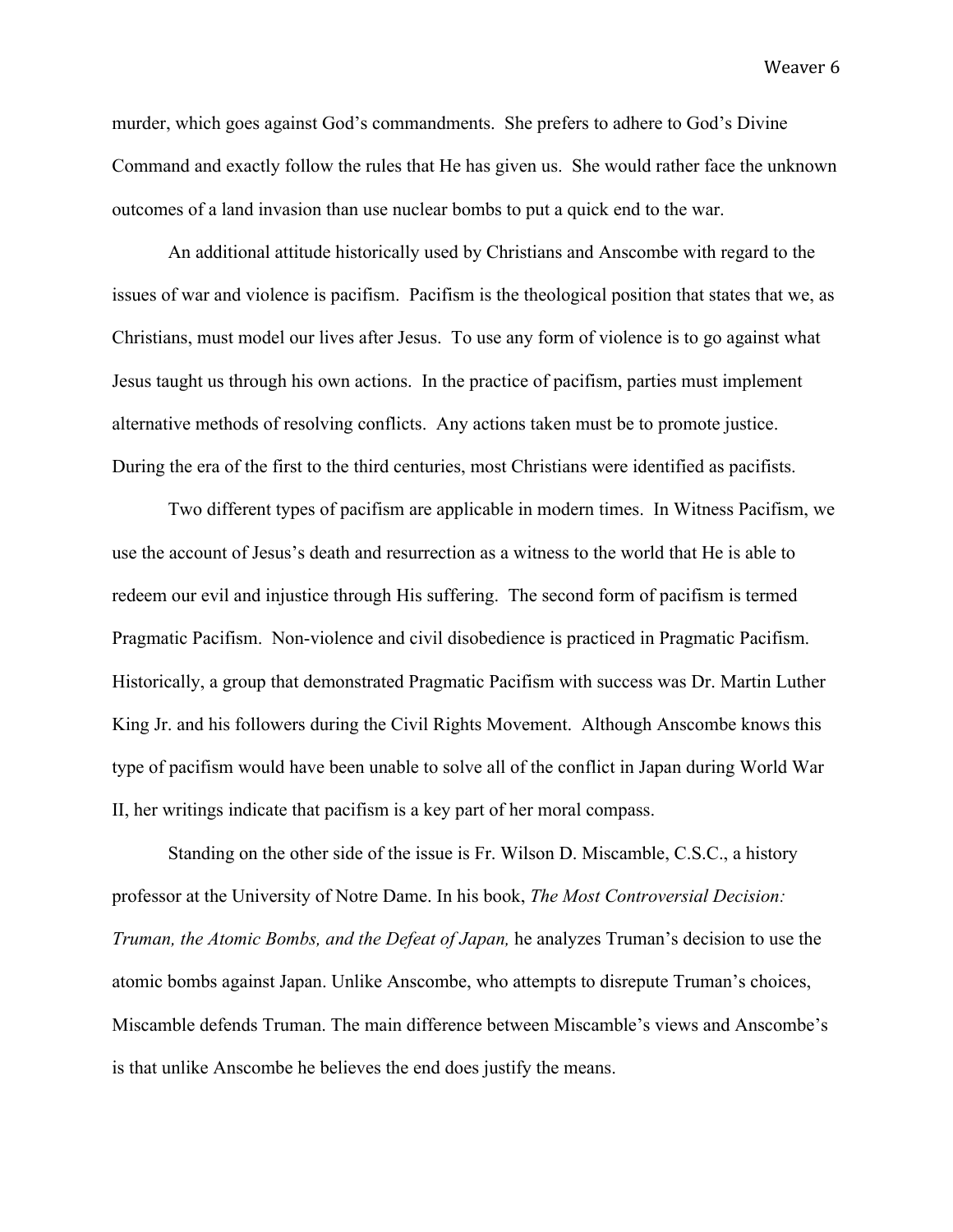Miscamble believes that the Japanese military adhered to the idea called Ketsu-Go. Ketsu-Go is the idea that if the defender inflicts enough pain and punishment that the attacker would sue for peace. The Japanese military leaders utilized this idea to instill hope in their soldiers and the citizens of Japan. The military so strongly believed they could stalemate the war this way, that even after the atomic bombs were dropped, the military still desired to fight. This Japanese mentality would ensure a long-lasting and bloody war.

A military study done right after the attack on Pearl Harbor suggested that a land invasion would result in 200,000-300,000 total lives lost every month. This number includes all military and civilian persons involved in the Pacific War. Because of these terrifying statistics, Miscamble believed that President Truman made a hard call, but the appropriate call, and in the long run, saved countless lives.

Miscamble also takes a universal approach to the issue of the use of nuclear warfare in Japan. However, his focus is more on consequentialist ethics. Miscamble is critical of Anscombe's stance of deontological ethics because it does not adequately address the consequences of moral actions taken. Consequentialism is concerned with producing good or right outcomes. In consequentialism, sometimes an evil act can be justified if it results in a greater good. This coincides with the theory of proportionality, where the good outcomes must outweigh the bad.

Even though both Miscamble and Anscombe identify with opposing sides of the controversy, they are both searching for what is ethically right and what causes the least harm. This common theme aligns with the desires of most people as well. Both make valid points, but the real death toll of a land invasion (which did not take place) will never be known. Therefore, this controversy will never cease to exist.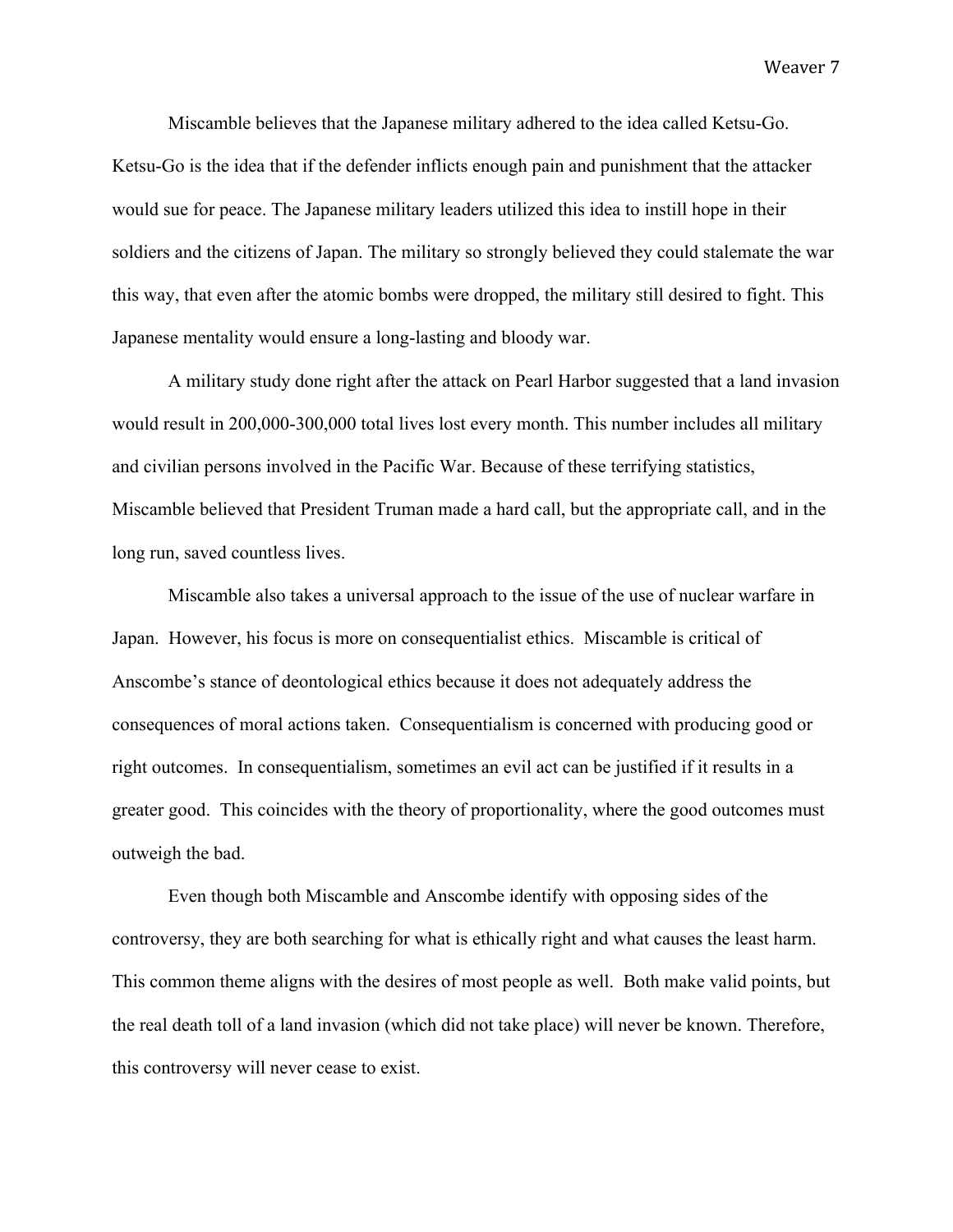Personally, I side with Miscamble. In my opinion, Anscombe disregarded the fact that if there were a land invasion, even more innocent civilians would die. She also made false statements regarding Japan's willingness to negotiate for peace. This discredits her article since an extensive part of her argument was grounded in Truman disregarding Japan's willingness to negotiate.

To drop an atomic bomb is a horrific thing to do, but to extend a war is also not a good option. I believe that a long, drawn out war would not have produced a better outcome for either side. Both parties had been at war for many years and had already lost many citizens and soldiers alike. Japan was also experiencing a famine, which resulted in many of their people starving to death. In addition to this struggle, innocent civilians were already being killed because of collateral damage from the war.

To take a side on this issue is to attempt to choose the lesser of two evils, but I stand by President Truman's decision. I have sympathy for him because he had to bear the weight of such an impactful decision on his shoulders. Truman did not take the decision lightly and ultimately experienced guilt afterward which led him to become a nuclear pacifist.

In conclusion, we must remember what happened on August 6 and 9, 1945 in Japan. By remembering these events and evaluating them through ethical and moral lenses, society can learn from the mistakes and controversies of the past. The world must continue to face the difficult questions in order to improve, because creating a better future is the ultimate goal for our society.